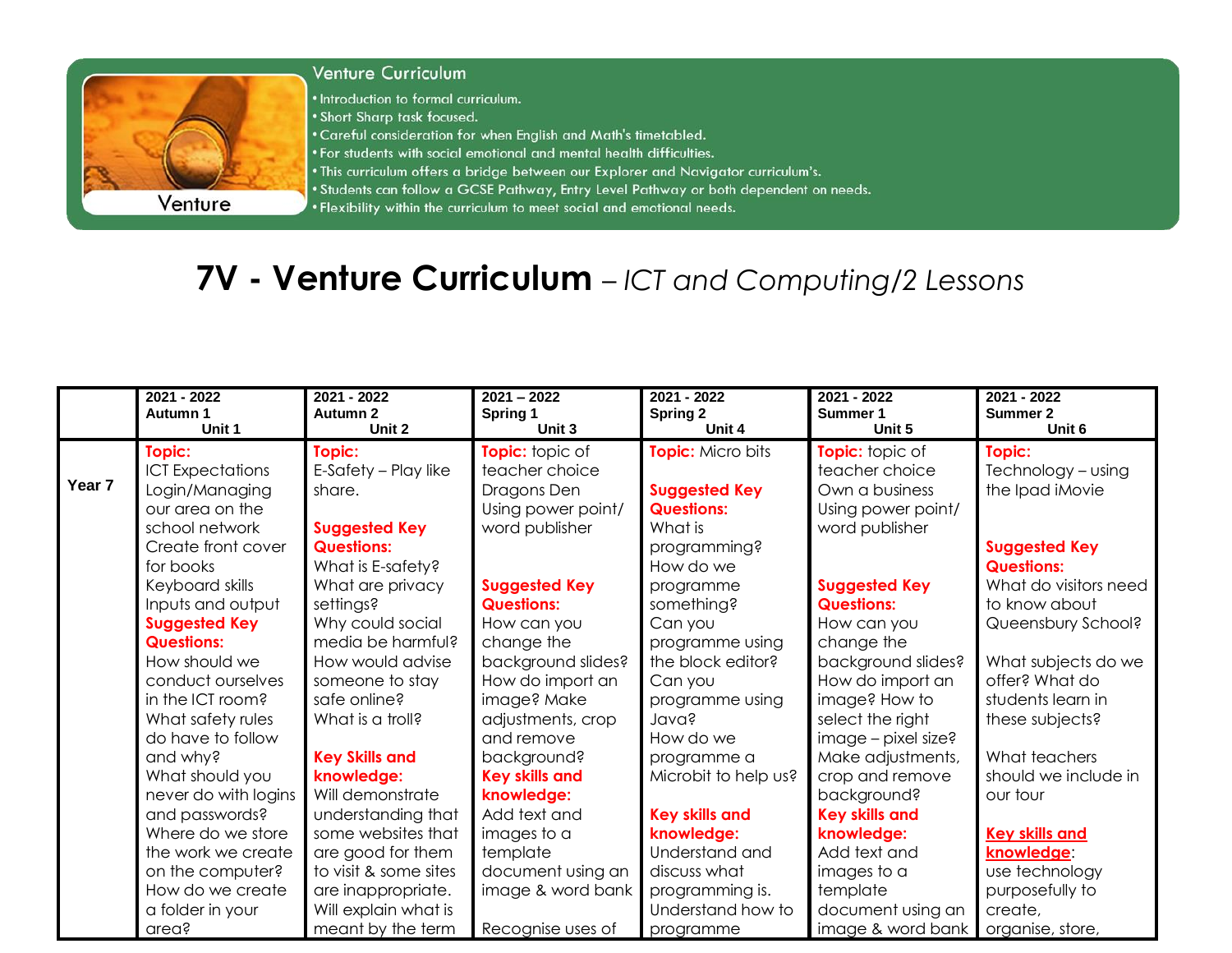| <b>Key Skills and</b><br>knowledge:<br>With support can<br>add text and<br>images to a<br>template<br>document using an<br>image & word bank<br>Begin to use index<br>fingers (left and<br>right hand) on a<br>keyboard to build<br>words &sentences.<br>To know the space<br>bar makes 'finger<br>spaces' between<br>words.<br>With visual prompts<br>can recognise uses<br>of technology in<br>their homes and in<br>their community.<br>Begin to<br>understand that<br>there are online<br>tools that can help<br>them create and<br>communicate. | cyber-bullying<br>Know that if they<br>put information<br>online it leaves a<br>digital footprint or<br>"trail" & they need<br>to manage it so it is<br>not hurtful.<br>Will confidently<br>discuss with support<br>criteria for rating<br>informational<br>websites a site. | technology in their<br>homes and in their<br>community.<br>Understand that<br>there are online<br>tools that can help<br>them create and<br>communicate. | something.<br>Understand why<br>programming is<br>important.<br>Understand what<br>Java Script is.<br>Develop<br>programming skills.<br>Use logic and<br>reasoning to<br>predict what a<br>programme will do<br>when finished. | Recognise uses of<br>technology in their<br>homes and in their<br>community.<br>Understand that<br>there are online<br>tools that can help<br>them create and<br>communicate. | manipulate and<br>retrieve<br>digital content |
|------------------------------------------------------------------------------------------------------------------------------------------------------------------------------------------------------------------------------------------------------------------------------------------------------------------------------------------------------------------------------------------------------------------------------------------------------------------------------------------------------------------------------------------------------|------------------------------------------------------------------------------------------------------------------------------------------------------------------------------------------------------------------------------------------------------------------------------|----------------------------------------------------------------------------------------------------------------------------------------------------------|--------------------------------------------------------------------------------------------------------------------------------------------------------------------------------------------------------------------------------|-------------------------------------------------------------------------------------------------------------------------------------------------------------------------------|-----------------------------------------------|
|------------------------------------------------------------------------------------------------------------------------------------------------------------------------------------------------------------------------------------------------------------------------------------------------------------------------------------------------------------------------------------------------------------------------------------------------------------------------------------------------------------------------------------------------------|------------------------------------------------------------------------------------------------------------------------------------------------------------------------------------------------------------------------------------------------------------------------------|----------------------------------------------------------------------------------------------------------------------------------------------------------|--------------------------------------------------------------------------------------------------------------------------------------------------------------------------------------------------------------------------------|-------------------------------------------------------------------------------------------------------------------------------------------------------------------------------|-----------------------------------------------|